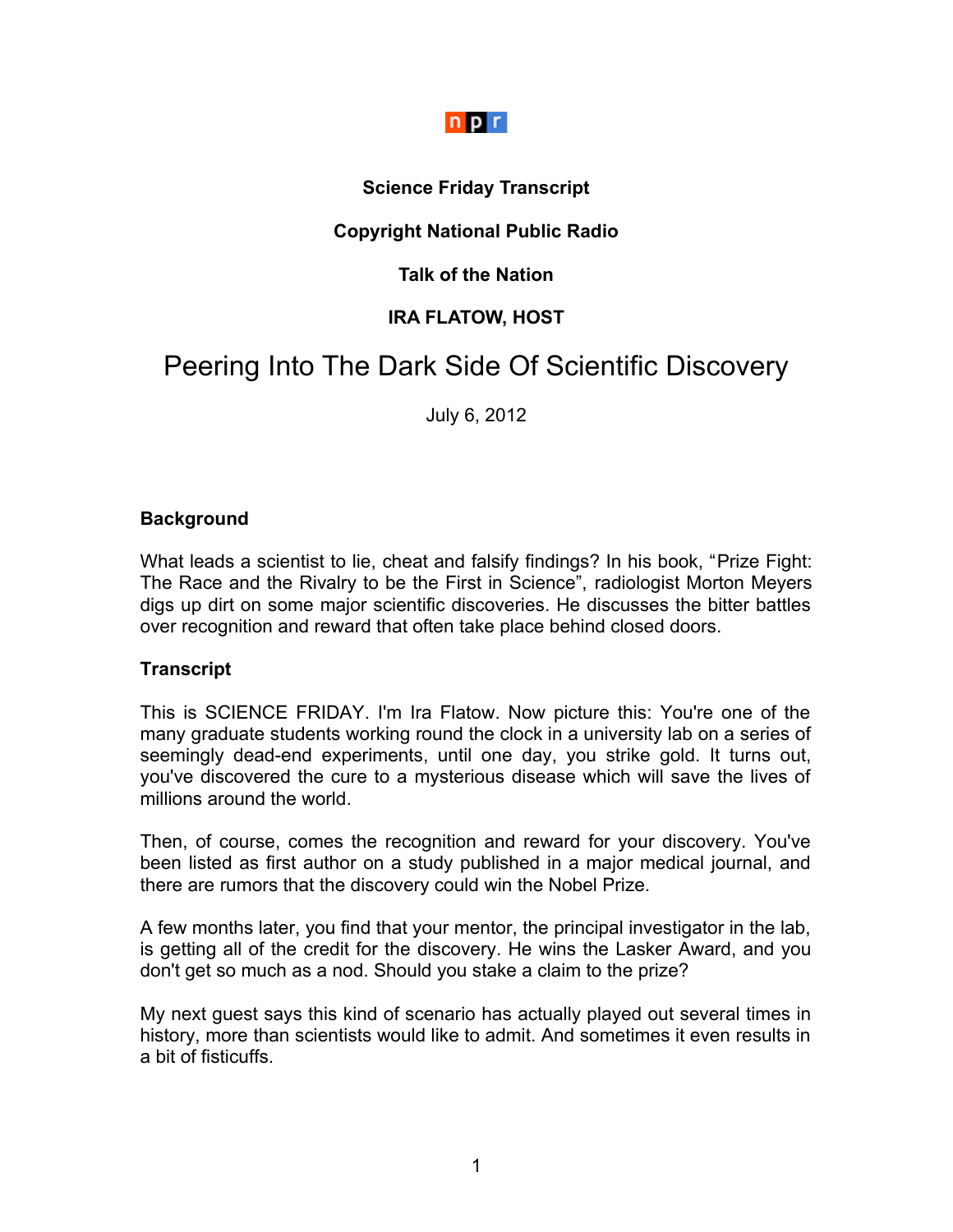Dr. Morton Meyers is author of "Prize Fight: The Race and the Rivalry to be the First in Science." He's also distinguished professor of radiology and medicine in the School of Medicine at State University of New York at Stony Brook, and he's here in our New York studio. Welcome to SCIENCE FRIDAY.

MORTON MEYERS: Thank you.

FLATOW: Why did you write this book? Doesn't one of the case studies in the book involve a former colleague of yours?

MEYERS: Yes, exactly. That was really my introduction to the whole basic issue of how credit is determined for a scientific advance. When I was chair of radiology at the medical school several years ago, I gave a conjoined appointment to a professor of chemistry who was involved in a process that, eventually, he figured out how to derive the ability to image through what had been a chemical technique for 30 or 40 years.

That was bitterly contested by another senior researcher, as, as it happens, at a downstate medical center, another SUNY agency. And that bitterness lasted for 30 years.

FLATOW: Wow.

MEYERS: But that put me into the position of understanding all the nuances of the competitiveness, the rivalry, the resorting to some subterfuge and perhaps even deception that underlie the human dramas that can be related to something of such significance as a major medical, scientific breakthrough.

FLATOW: And you phrase it very well in your book. You say: The scientist is generally viewed as detached, objective, dispassionate. And then you write: Nothing could be further from the truth. Why is that? I mean, do we expect them to be supermen, superwomen?

MEYERS: I think that's often the general perception of scientists. They're considered noble researchers trying to - in Einstein's elegant phrase - lift the corner of the veil as to how nature operates. And many of us receive announcements of the advances as if it's delivered from Mount Olympus, as the Ten Commandments or something of that nature, with such authority.

But one can come very quickly to understand that behind all this, scientists are as human - if not perhaps more human - than you and me, that they are subject to pride and jealousy and considerable ambition. So what motivates them is, of course the joy, of discovery, of creating something anew that could be of lasting benefit to humanity.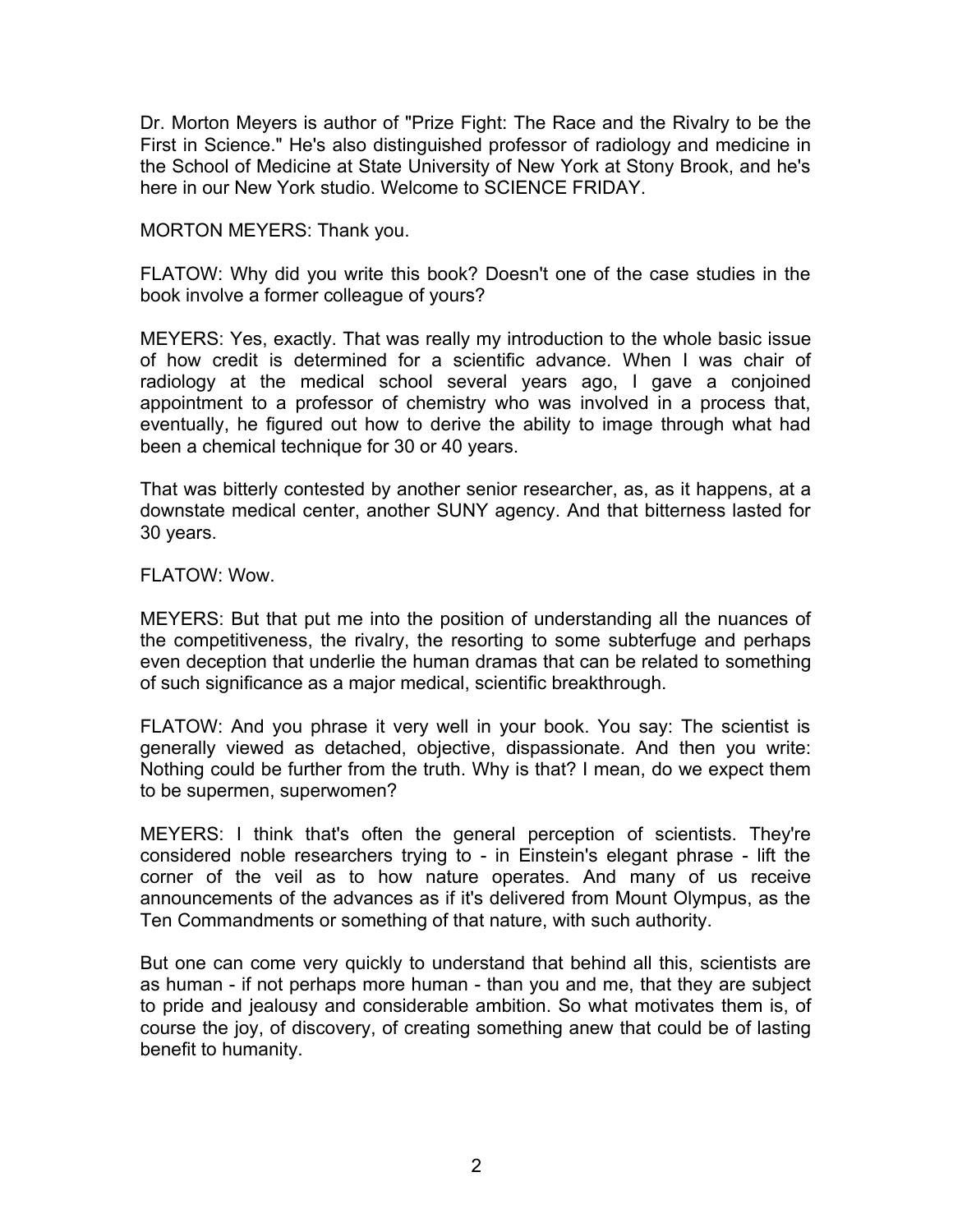But associated with that is an equally powerful motivation to be recognized, to get credit for their accomplishment, and it's over that lust for recognition shared by many of us in terms of an achievement that leads to often bitter conflicts and disputes, and even what's referred euphemistically as scientific misconduct.

FLATOW: Has it always - has the credit been always that way? Or is not more into I want to make money from my - that's where the recognition will come, in the money I can make starting a startup company, a spinoff, something like that.

MEYERS: Exactly, sure. In the 19th century, science was, in itself, not so much a profession, but pursued by gentlemen of independent means - for example, Charles Darwin. But with - especially after World War II, and as wars often do create new stimuli for the advancements of science, it took on a different coloration in this country, beginning, I think, especially in the 1970s.

Whether at that time perhaps it was part of the reaction and the complicities involved with things such as the Vietnam War, the revelation of less than integrity by the Catholic Church, some journalistic fraud that brought to its knees for the time such institutions as the New York Post - or the New York Times or the Washington Post, scientists, too, increasingly bent the rules in order to achieve the endpoint of such ambition, namely fame, celebrity and money.

FLATOW: Some cases of outright fraud.

MEYERS: Exactly, unfortunately. Yes.

FLATOW: What would be the most famous case of that? I'm reminded of a case recently, I mean, in the last 40 years, of painting the back of a laboratory rat with a magic marker, right.

MEYERS: Exactly. I think that was the first, especially here in New York City, where a young researcher working for a very well-known senior researcher and a prestigious medical institution here in New York yielded to the pressures of showing positive results.

And when he was called up by this researcher to present his findings, on the way up to the 11th-floor offices, in the elevator, he took out his black felt-tip pen and discolored the white fur of the laboratory mice he was going to present to his senior mentor.

That was readily discovered and brought embarrassment to the senior researcher - not only the junior associate, but to the institution itself, of course so that painting the mouse has, in fact, become a phrase to generically apply to fraudulent cases.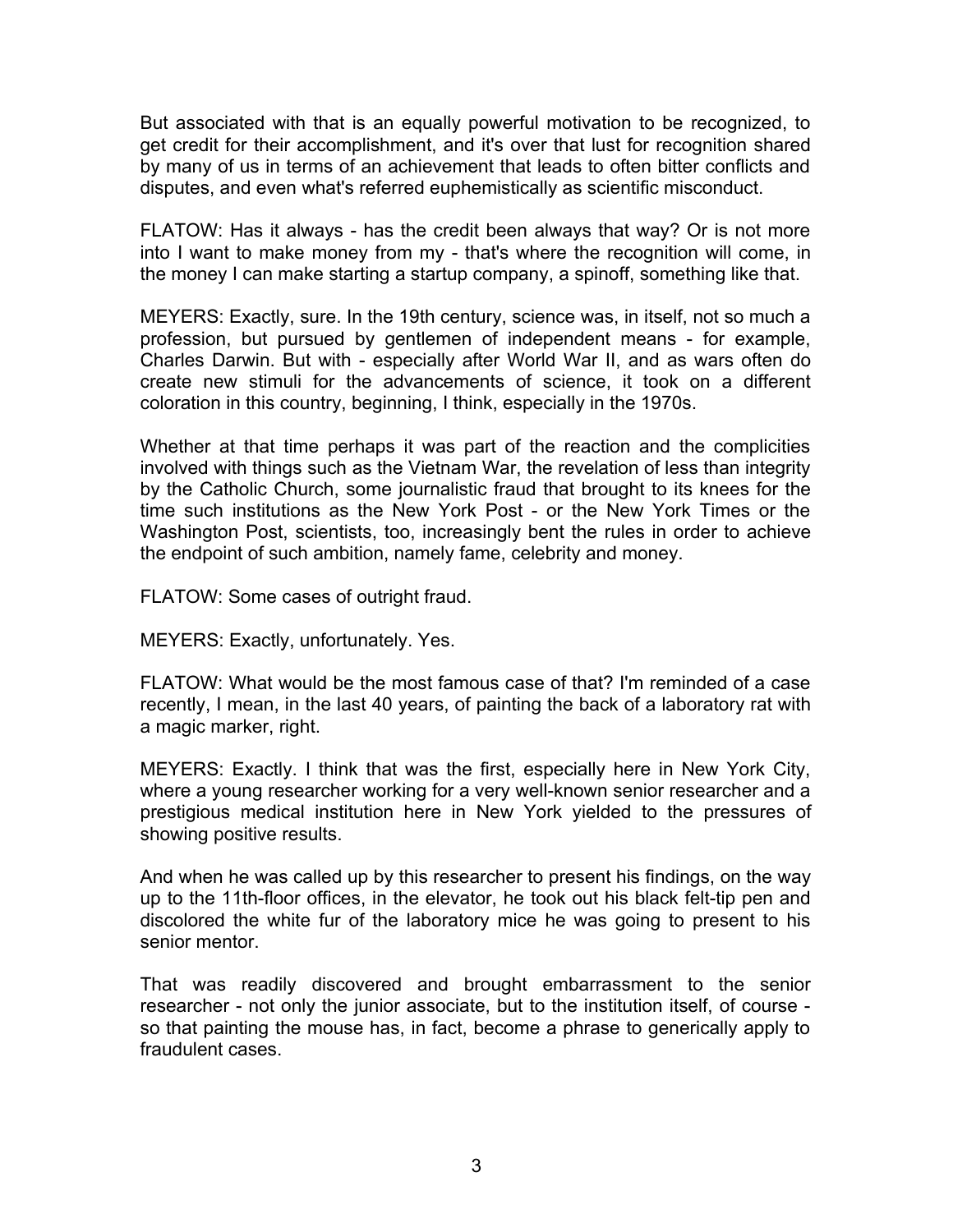FLATOW: We're talking with Dr. Morton Meyers, author of "Prize Fight: The Race and the Rivalry to be the First in Science." An interesting title, "Prize Fight," because it does sometimes come down to getting punched out, doesn't it? There's a case in your book of...

MEYERS: There's an infamous case where, in the 1920s, the pursuit of the chemical messenger for the pancreas that regulates sugar metabolism ultimately known as insulin - resulted in fisticuffs between the people involved. The research was undertaken by an untutored - in terms of research - family physician who had an insight as to how to bring this about.

He was given some support by the department chairman at the time in Toronto. But with the aid of a very talented younger associated, he ultimately - under very difficult physical conditions - finally elaborated the hormone. But the administrator of the department, the chairman, began to marginalize the physician, the researcher, and to take credit upon himself. And that led to a series of blows that have become legendary now in the history of modern science.

FLATOW: And sometimes the rivalry over recognition requires the intervention of high-level governments. And I'm thinking of the scandal over who discovered the HIV - the AIDS virus, who got credit for that.

MEYERS: Exactly. That required the intervention of, at the time, President Ronald Reagan and the prime minister of France, Jacques Chirac, because researchers in Paris at the Pasteur Institute were in a stunning rivalry with Robert Gallo at the National Cancer Institute as to identify the virus that was the cause of AIDS.

And that simmered for many years, with leaks to the press and expressed antagonisms and rather overt bitterness, so that because of national honor, as well as the royalties that such identification would accrue to each nation, it was finally resolved with a handshake between Reagan and Chirac to share the royalties and share the honor.

The honor, eventually, by the Nobel Prize, the recognition was given to the Frenchman, Luc Montagnier, who won the Nobel Prize finally in 2010.

FLATOW: I was wondering why you didn't go into greater detail about the Watson, Crick, Rosalind Franklin controversy over the discovery of DNA in your book. It seemed to me to be one of the most famous.

MEYERS: Yes, exactly. In fact, in following any popular books that detail scientific advances over the last hundred years, it was the double-helix by Watson that exposed to the public for the first time all the shenanigans and the lust for recognition and the devious methods that can be used by researchers behind the scenes.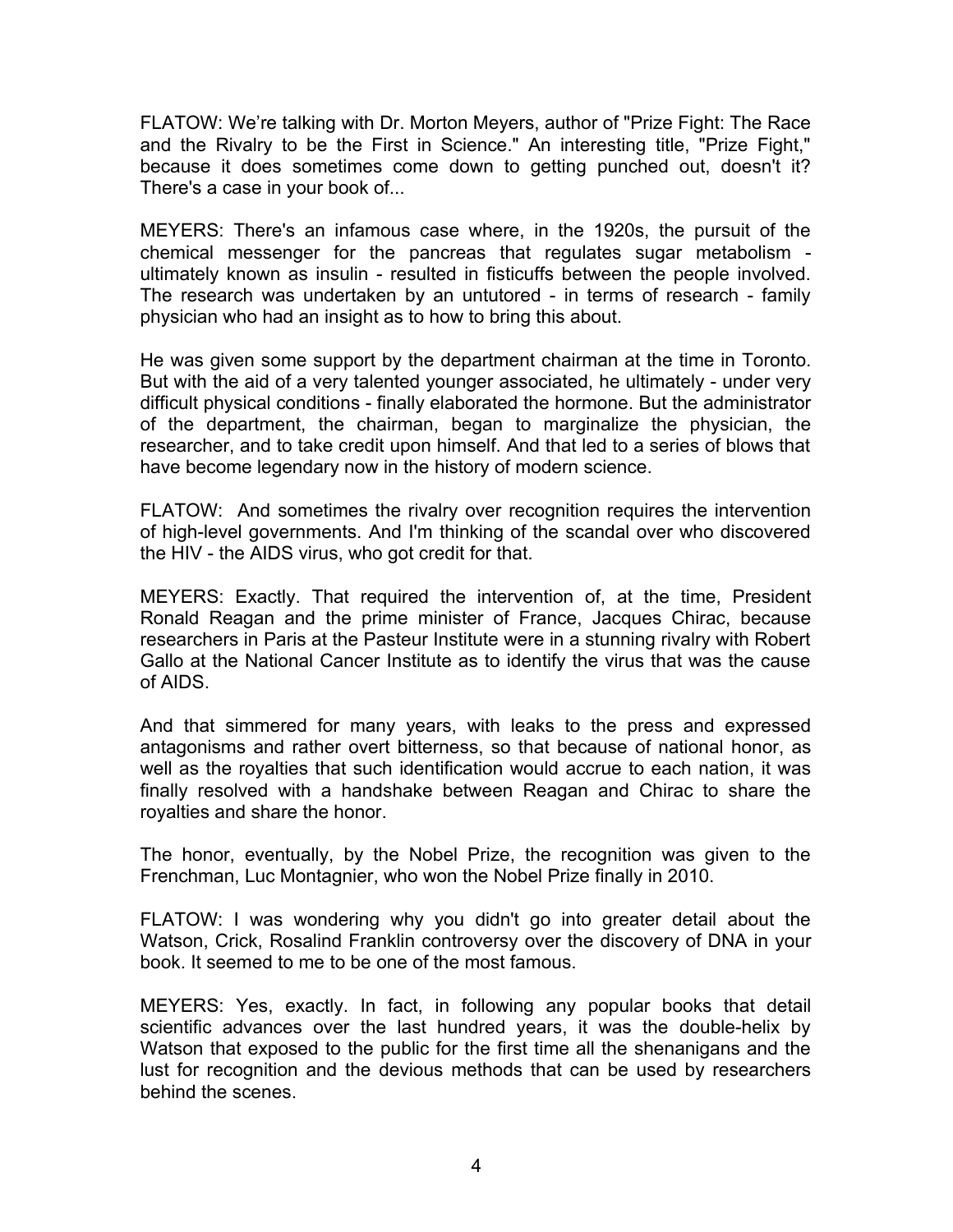It was an explosive proclamation of the human element motivating much of research. My book maybe feebly carries on that idea in terms of revealing the passions and the stratagems that are used by researchers again for the prize, going after the prize.

FLATOW: Is the prize the prize? That is the prize?

MEYERS: Often it is. Often it's the Nobel Prize. But that's the coin of the realm, but there are scores of different prizes that are awarded to researchers, each of which has a different level of respect and acceptance and money. But to be recognized for one's credit is a universal need. We all share that. We don't want our accomplishment to be either subverted or appropriated by somebody else.

And I took an informal poll on people - friends, family and so forth - and it's surprising how often people exclaim: Oh, yes. I had an idea that was taken over by my teacher, by my employer, by my boss or something. And this leaves a deep scar that can last for years and years.

Let's see if we can get a call in or two from here. Let's go to Victor in Woodbridge, Virginia. Hi, Victor.

VICTOR: Hi, Dr. Meyers. The question is: What do you do with discredited scientists - for example, from NIH - and then other respected institutions pick them up? What's your opinion on that?

MEYERS: Where do they go? What do they do? Yeah.

Well, Victor, this raises, of course, the basic question of what would be the institutional policy for that, and it varies from institution to institution. But following the explosion of cases of scientific misconduct from the 1970s, up until yesterday, various institutions have established a form of a code of ethics or institutional review.

The problems with it, though, are the disparate nature of that kind of response. Certainly, some consistency would be recommended. Due process has to be preserved, of course. And the senior researcher, in these instances, often tries to preserve his own sovereignty and concern for the institution that may delay any investigation.

FLATOW: On the other side, there are very famous cases where someone who thinks they deserve the credit and never got the credit spend the rest of their lives, almost, trying to get the credit they think they deserve. Aren't there some cases, many cases like that?

MEYERS: Yes, I think there are. And that really reflects some of the flaws in the bedrock of peer review for the scientific enterprise. Peer review often overlooks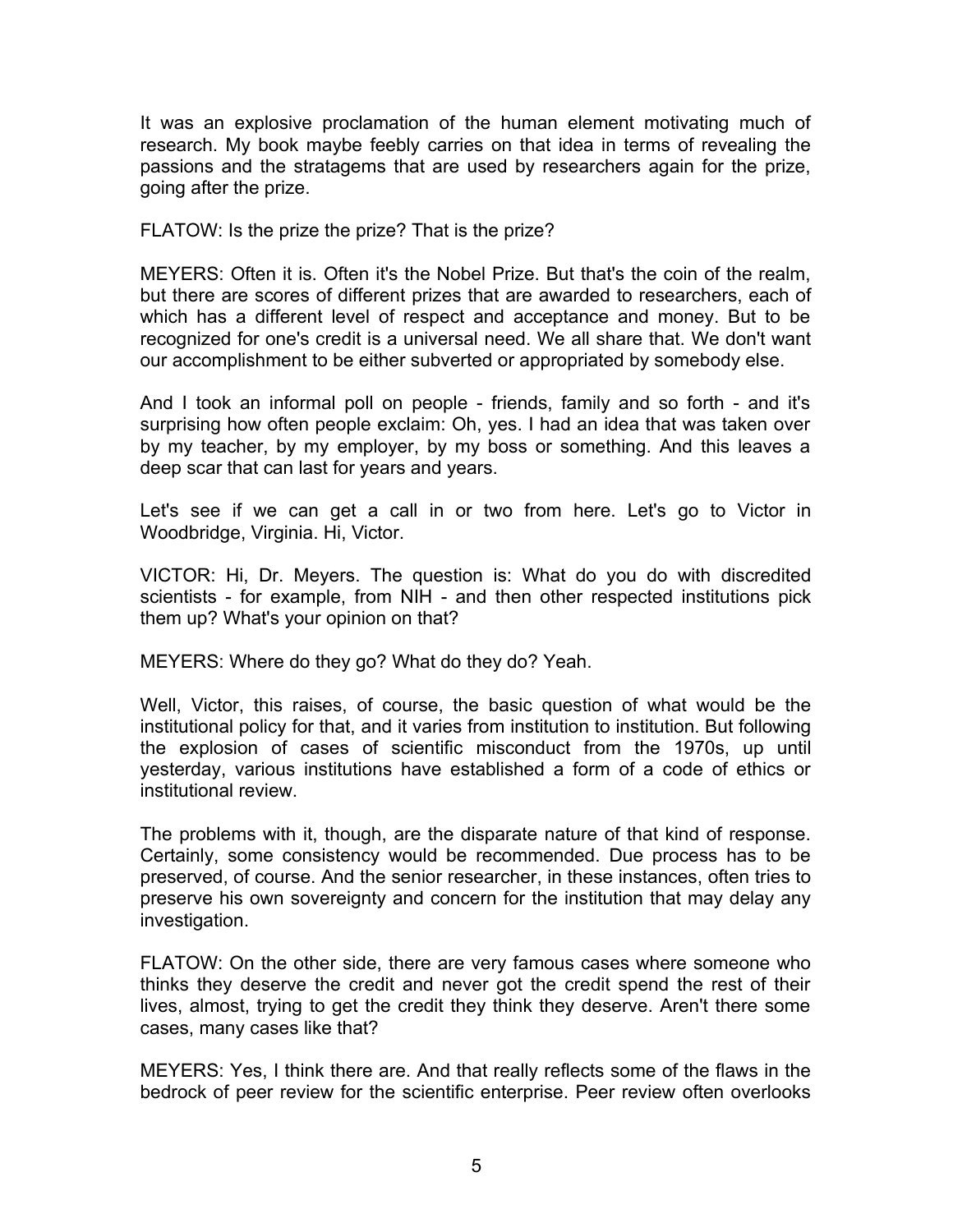some major advances, and this does not lead to recognition of those cases. The first major one probably occurred in the 19th century, and that's represented by Dmitri Mendeleev, who of course established the periodic table of elements, which is recognized as the major contribution to pattern recognition in all of science.

He - any recognition of his work lingered for decades. He was finally proposed for the Nobel Prize in 1905, virtually at the beginning of the Nobel Prizes, and again in the following year. But it was never awarded to him.

Lise Meitner, who was instrumental in defining nuclear fission, was overlooked. Oswald Avery at the Rockefeller Institute, working on pneumococcal bacteria, came to realize that the hereditary material is not proteins, but rather nucleic acids. He as overlooked, and to most people, that's recognized as the greatest oversight by the Nobel Committee.

But resistant - but to express - for a scientific researcher to express his or her displeasure over not being considered for an award only rarely comes to public awareness. And an example of that is represented by the case of MRI, where following the recognition by the Nobel Committee of Paul Lauterbur for how to figure out how to image through that process winning the Nobel Prize in 2003 was promptly advertised by Raymond Damadian, his rival, bitter rival for 30 years, took out a series of full-page advertisements in the New York Times, the Washington Post, London newspapers, Swedish newspapers, all with declamations against the Nobel Prize, asking for a re-evaluation and so forth.

That kind of public protest is not kindly taken, unfortunately, by the scientific community, and he's branded as an outlier unworthy of the prize because of his behavior. But I think that's terrible unfair. The Nobel Prize should be given not for personality, but for true contributions. And that case was further aggravated by the fact that the Nobel Prize got awarded to three people, but they gave it to Lauterbur and justifiably to an English researcher, Sir Peter Mansfield, and left the third slot open, further inflaming Raymond Damadian as an example.

FLATOW: That's interesting. And there are people - there are many times patents that come out of these discoveries. And one way that people fight back is to fight the patent, that they go to court for decades, say, I'm the rightful owner of this patent.

MEYERS: Well, as an example, Damadian, of course, had an initial patent for an imaging machine very similar to the idea of MRI, but his concept was not to image, but rather to derive chemical information from a magnet that would surround the individual and radio waves - the same basic physical process.

And that patent was finally confirmed in a lawsuit against some of the major vendors over - with a lawsuit brought by Damadian for infringement of his